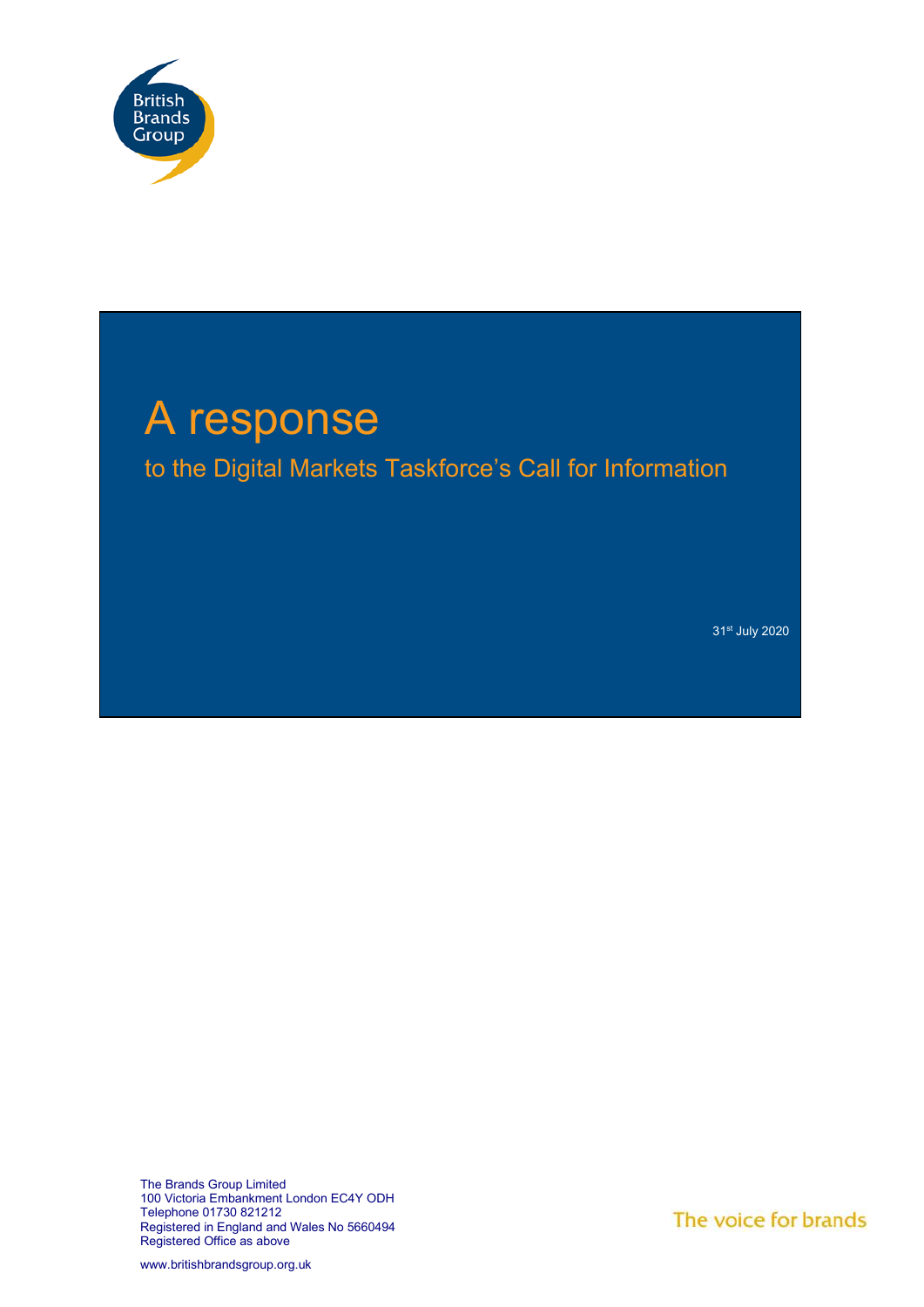# **OVERVIEW**

The British Brands Group, a not-for-profit organisation of branded suppliers of all sizes, welcomes the opportunity to present its views on competition and consumer matters in digital markets, notably where large companies are intermediaries between producer and consumer.

Brand suppliers provide quality, trusted products and choice to shoppers and are a dynamic force for competition, competing on quality and reputation as well as price. They also drive innovation (for example in grocery branded suppliers account for 80% of new products).

A range of factors are expected to contribute to the definition of Strategic Market Status (SMS), with the most important common denominator being scale. Nevertheless, a single measure of scale (such as turnover or market share) may not be the most appropriate basis on which to designate firms with SMS, with a range of criteria being potentially a more adaptable approach.

Digital markets shift and evolve rapidly, requiring any *ex ante* approach to be flexible and subject to review on a regular basis.

The practices of greatest concern to members fall mostly under the principle of fair trading and include those that arise from significant market power, harm the reputation of others and mislead consumers and/or affect their ability to make accurate, informed choices.

In particular we highlight:  $[\times]$ . These issues are compounded by ineffective means and processes to address concerns and resolve disputes.

When considering enforcement, we draw on our experience in the UK grocery market and the Groceries Supply Code of Practice which promotes fair and lawful dealing by large retailers. This has proved transformational, incentivising firms to resolve issues and disputes at the trading level, often at point of negotiation, with little need to raise complaints or prompt regulatory action.

According to the Groceries Code Adjudicator, the sector has become more competitive, more efficient and more innovative since the Code has been in place and there have been no identified unintended consequences.

Some practices that cause concern online may contravene existing laws, such as the Consumer Protection Regulations and intellectual property law. We urge a holistic, inclusive rather than a silo approach to digital regulation, with the necessary enforcement powers being available to the regulator.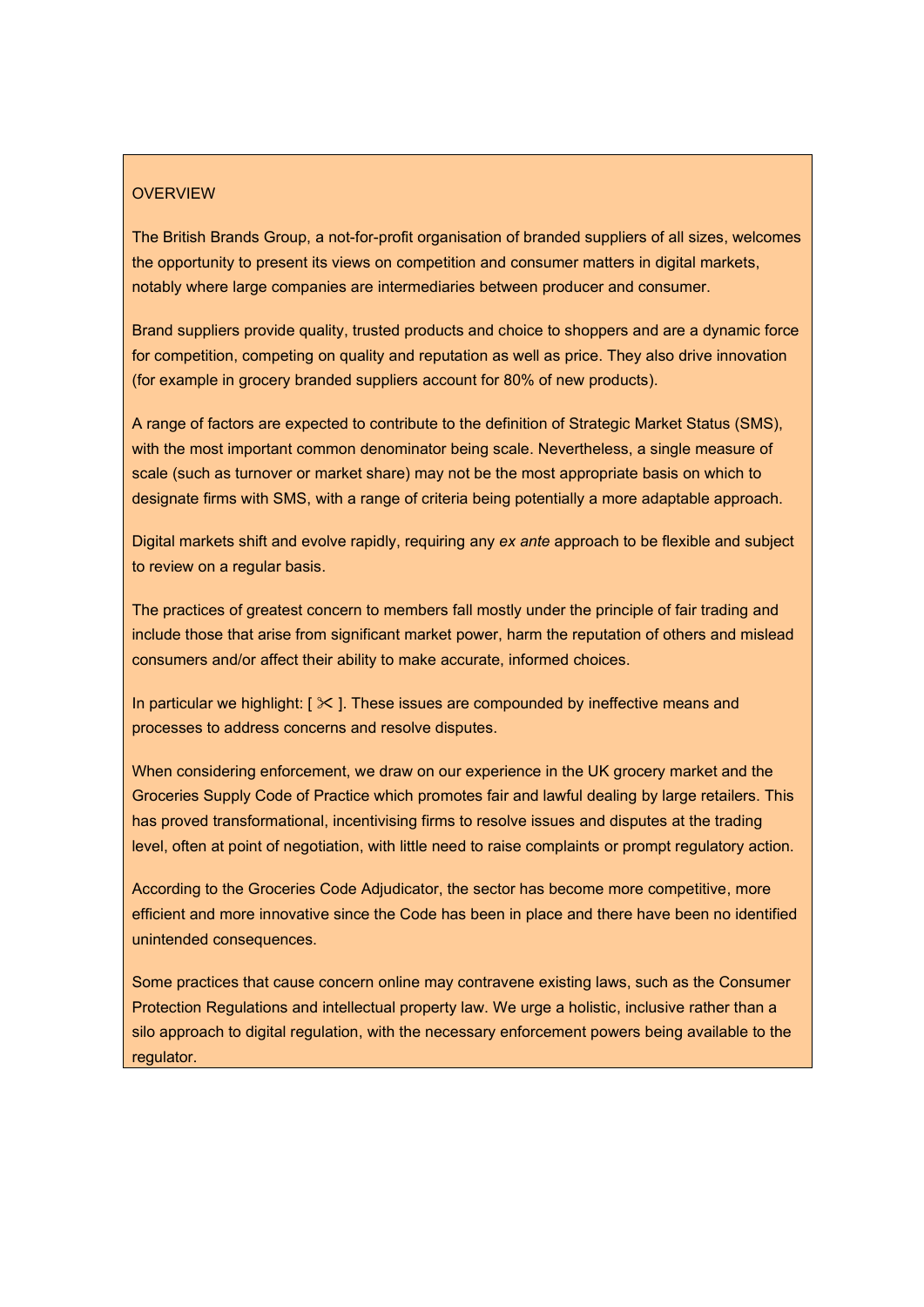# A response

to the Digital Markets Taskforce's Call for Information

# 1 INTRODUCTION

The British Brands Group provides the voice for brands and has suppliers of branded products as members ( $[\times]$ ). Its mission is to build a climate in the UK where brands can best deliver value and choice to consumers. This requires competition that is both vigorous, fair and safe. Members vary in size with two thirds of members being SMEs. Members supply a range of branded products and the digital retail channel is an important route to the consumer for most.

- 2 Branded suppliers compete using a deep understanding of shopper behaviour and consumer needs and wants to develop differentiated products that resonate with individuals, rationally and often emotionally. Over time and with continuous investment, brands can inspire strong levels of trust. They reduce consumer search costs, allow for fast, accurate decision-making and strengthen competition by competing on quality, innovation and reputation as well as price. Innovation is a key driver of their competitiveness. In the UK grocery channel between 2012-2014 for example, 80% of the innovation in the top five grocery retailers across 75 product categories was brought to market by branded suppliers (source: Kantar Worldpanel).
- 3 Branded products require significant up-front investment to sustain and strengthen their reputations and competitiveness. This includes investment in R&D, production, reputation, advertising, distribution and brand protection. The scale and up-front nature of the investment carries significant risk and means that access to the greatest number of shoppers via wide, competitive distribution is required to achieve the necessary economies of scale to deliver competitive value. This however makes brands vulnerable where powerful retailers, whether digital or bricks-and-mortar, have buyer power, act as gatekeepers to the consumer and transfer costs and risks unduly to suppliers without complementary benefits in return.
- 4 Many members supply branded products to grocery supermarkets so we have many years' experience of a sector with high levels of retail concentration, buyer power, associated unfair trading practices, strong gatekeeper functions and competition from retailers' private label products, with associated self-preferencing. The grocery market is unquestionably competitive but nevertheless one in which adverse effects of competition (AECs) have been found, for example with excessive risks and unexpected costs being transferred to suppliers, damaging their scope to invest in quality, innovation and range<sup>1</sup>. We also have worked since 2001 on various behavioural remedies introduced by the Competition Commission on a practical, dayto-day level, including as a leading training provider.

<sup>1</sup> Competition Commission, *The supply of groceries in the UK market investigation* 2008, paragraphs 36-38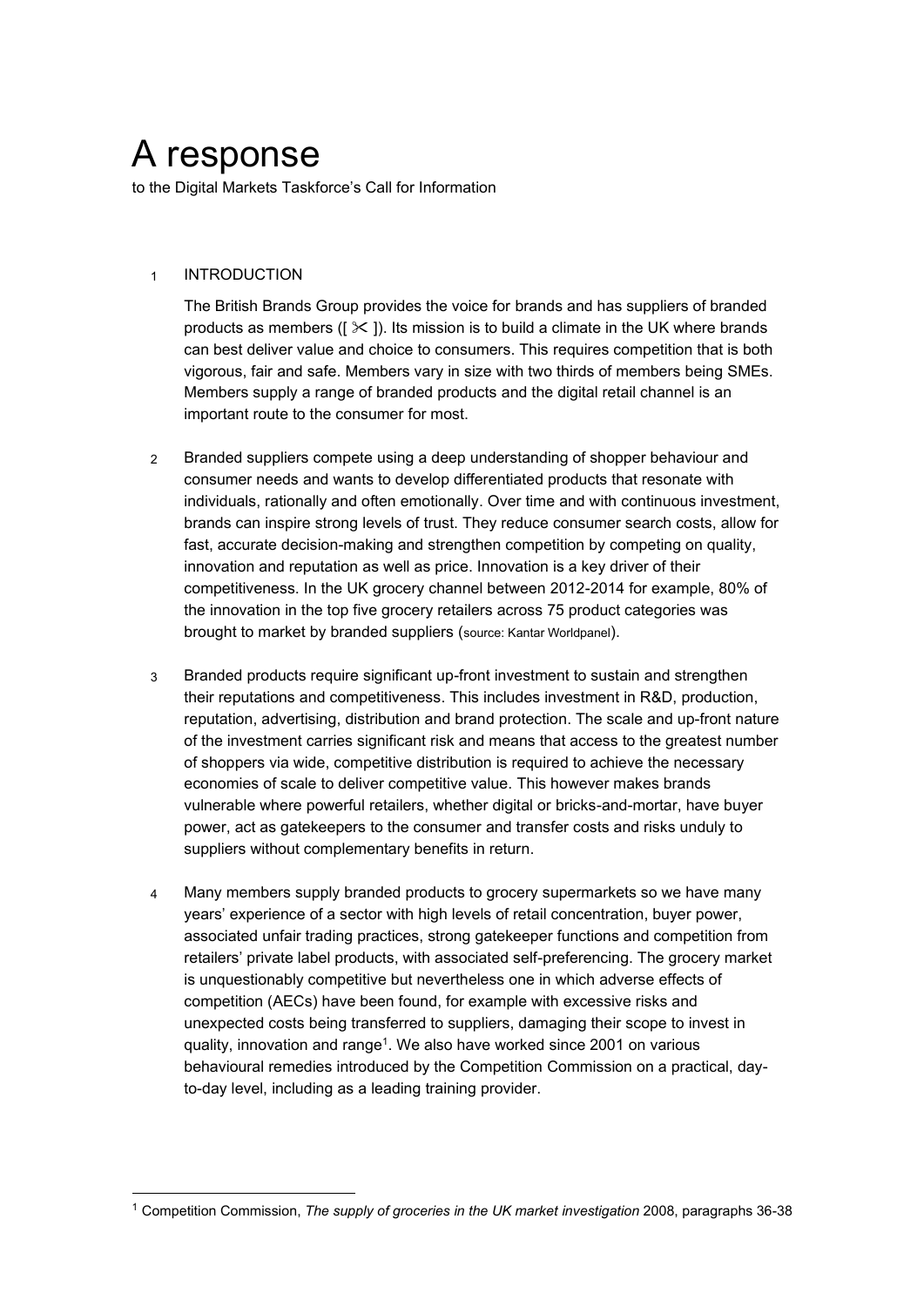- 5 Large digital retailers and platforms  $[ $\times$ ]$  have developed a compelling and competitive consumer proposition, proving agile in extending this into new markets. While bringing strong consumer benefits, we have seen sufficient instances of unfair trading, including undue costs being passed to suppliers and harm to brand reputations, to cause significant concern. Meanwhile, search engines and on-line advertisers including social media platforms are powerful drivers of millions of consumers to websites, some of which sell illicit products and fakes.
- 6 The Group strongly supports the work of the Digital Markets Taskforce in developing an *ex ante* approach to regulate large digital companies that provide an important route to market for products of all kinds. Furthermore, our experience of the Groceries Supply Code of Practice (GSCOP) gives strong confidence that a legally binding, enforced code can be highly effective in stimulating fair trading while at the same time allowing greater levels of innovation, efficiency and choice.

# 7 WHO SHOULD BE COVERED?

In considering how to assess whether a firm has 'Strategic Market Status' (SMS), our response focuses primarily on those firms funded on a pay-to-play basis as opposed to by advertising, although many of the concerns are common to any platform through which branded products can be promoted or sold. We also focus on those factors of particular significance to branded suppliers. These factors represent neither an inclusive nor an exclusive list, being instead considerations for the Taskforce to explore as it defines its approach.

- 8 The digital firms that are of particular significance in the operation of a market are those that (1) hold a key position in the supply chain between branded suppliers and their consumers and (2) are considered important or unavoidable for many suppliers to the extent that they have the power to set the rules on market access and interaction with consumers and are able to negotiate on a 'take-it-or-leave-it' basis.
- 9 When digital firms evolve into complex entities providing their own products (private label), integrated services (cloud storage, payment solutions, fulfilment, delivery), content (advertising, search) and extensive data capture, their influence on the market becomes particularly strong and fuels rapid growth
- 10 We flag that search engines may have substantial market influence in relation to searches. Consumers mostly access websites belonging to brands online through search engines and sometimes inadvertently link to websites seeking fakes and illicit products. While search engines usually claim little control over the accessibility of websites due to the role of algorithms, there is little transparency on the algorithms used, with branded products being disadvantaged.
- 11 Listed below are some factors that warrant consideration in determining SMS.

# 12 *Market power*

In the 2000 Supermarkets Market Investigation, the Competition Commission stated that "any main party with more than 8 per cent share of grocery purchases for resale from its stores … are, for the most part, able to control their relationship with suppliers to their own advantage, whilst the smaller multiples are not able to do so to anywhere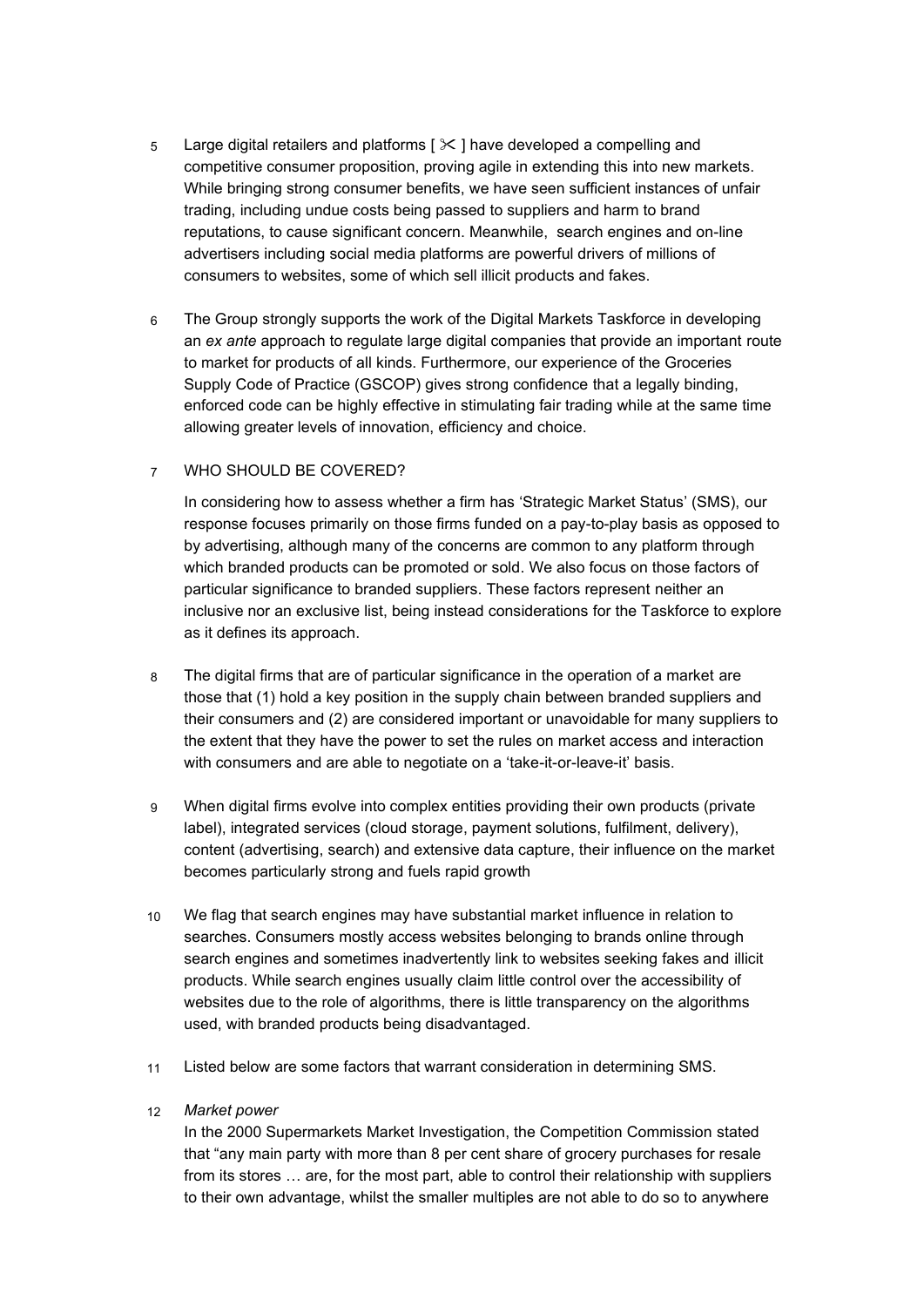near the same extent." (Supermarkets, Volume 1, paragraph 2.458). It is clear that market power may have adverse effects well below traditional levels of dominance.

#### 13 *Switching costs*

Where costs to the consumer of switching platforms are greater than the costs of switching product choices, for example in the absence of conveniently comparable alternatives, consumers may be locked into the platform, distorting consumer choice and competition at the product level and increasing bargaining power of digital firms with suppliers.

#### 14 *Vertical integration*

Firms that are vertically integrated, developing and selling their own (private label) products, hold particularly powerful market positions. They are able to use privileged and commercially confidential information from sellers and suppliers that is not available to others in order to develop private label products. This acts as a barrier for suppliers and strengthens the negotiating position of the firm vis-à-vis its suppliers by providing ready access to alternatives. At the same time, data on shopper behaviour and control over the sales environment and marketing levers provide the scope to preference products to their advantage. The overall effect is downward pressure on suppliers' innovation.

#### 15 *Control over marketing levers*

Where firms control the essential marketing levers of Product, Place, Price and Promotions, they control the dynamics of competition and consumer choice, the impact of which grows with scale. The outcome may distort competition between suppliers and also between retailers.

#### 16 *Control over the reputation of others, including competitors*

Reputation is a crucial factor of competition for branded products and reputational damage through the actions of third parties<sup>2</sup>, whether or not intended, can have significant consequences. The sale of counterfeits is perhaps the most cited instance, though there are many others – fake or misleading reviews; third-party seller product descriptions which are inaccurate; copycat products that misleadingly imply similar performance and/or reputation as the original; misleading and inaccurate product comparisons; and imported branded products that are of a different specification to the UK variant and/or do not comply with UK regulations. Where reputational damage is caused to a branded product on a platform that also sells its own (private label) products, then horizontal competition between the two products will be harmed.

17 The attributes that differentiate digital from traditional markets are a combination of network effects, economies of scale, economies of scope from data, low or no marginal

 $2$  14.37% of fake goods detained at our borders now prove to be dangerous to consumers. The latest [Europe-wide report](https://euipo.europa.eu/tunnel-web/secure/webdav/guest/document_library/observatory/documents/IPContributionStudy/2017/european_public_opinion_study_web.pdf) calculates that 10% of consumers have been misled into buying counterfeit goods. When these fake products prove to be poorly made and do not meet expectations, then those buyers will often blame legitimate manufacturers.

In such cases, consumers will often leave negative reviews online. This can have a damaging impact on the reputation of a company, fostering the view that the real brand manufactures low-quality products. On key e-commerce platforms  $[\times]$  which uses a combined listings system. In the circumstances, a fake bought from an official l listing, can result in a consumer leaving negative reviews on the same official list. As these reviews are used as community the effect can be dramatic.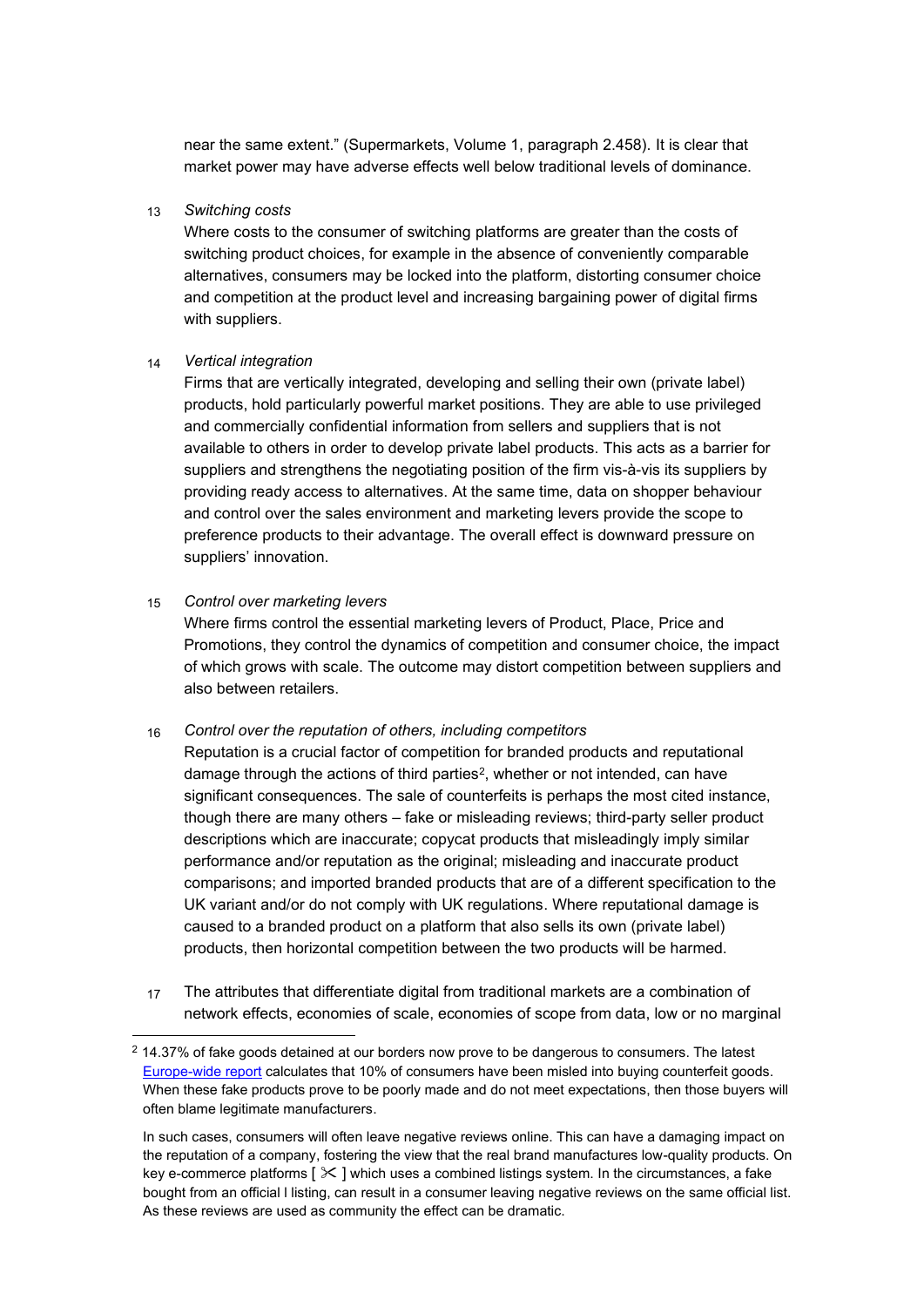costs, low distribution costs compared to traditional retailers, global reach, a strong consumer proposition (range, purchase and delivery) and strong consumer tie-in across services (e.g. Amazon Prime, now with free delivery of groceries for orders over £40). The common denominator across all attributes that are likely to confer 'strategic market status' is scale.

- 18 Digital markets have the ability to evolve fast and routes to market can change rapidly so agility and flexibility will be key features of any regulatory approach to firms of SMS selling direct to consumers or facilitating such sales. For example, Instagram has very recently started end-to-end sales within its app, rather than linking to external platforms. Uber quickly became a popular route to market for products. Products can be purchased from social media such as Facebook, Instagram and Pinterest and sales may feature in private chats in Facebook, including WhatsApp, facilitating sales of illicit products.
- 19 Turnover may be one measure to determine SMS but has limitations. This is the approach adopted for designation under the GSCOP Order, after the Competition Commission concluded that retailers with a grocery turnover greater than £1 billion should be regulated<sup>3</sup>. However, large firms with strong market positions in important sub-sets of the defined market, such as Boots and Holland & Barrett in the case of grocery, are not designated because they are deemed not to exceed the turnover threshold. This means they do not bear any related compliance costs and may breach GSCOP without challenge, potentially distorting competition between retailers. A further difficulty with a turnover threshold is properly identifying the turnover which relates to the market in question (in the case of GSCOP, turnover from grocery sales).
- 20 Were turnover to be used as the basis for designation, it would be important for an individual firm's turnover in the relevant market to be scrutinised and verified by an independent third party, rather than the regulator relying on self-declaration by the firm.
- 21 An alternative measure may be the *Significant Market Power* test in the telecommunictions market. The EC Guidelines<sup>4</sup> set out a number of criteria for effective competition, not being a comprehensive list of all possible criteria but the types of evidence that could apply. The criteria are also not cumulative and could apply in any combination.
- 22 Whichever approach is adopted, the speed of change in digital markets is such that regular reviews of any thresholds for regulatory intervention as well as regular reviews of digital markets themselves to identify those firms that may be developing or have recently developed SMS will be important. As an illustration, the designation of retailers under the GSCOP Order is now undertaken annually, something not envisaged when the Order was first published, and has resulted in three new designations in recent years.

<sup>3</sup> Competition Commission, *The supply of groceries in the UK market investigation* 2008, paragraphs 11.410-12

<sup>&</sup>lt;sup>4</sup> Guidelines on market analysis and the assessment of significant market power under the Community regulatory framework for electronic communications networks and services, OJ [2002]C 165/6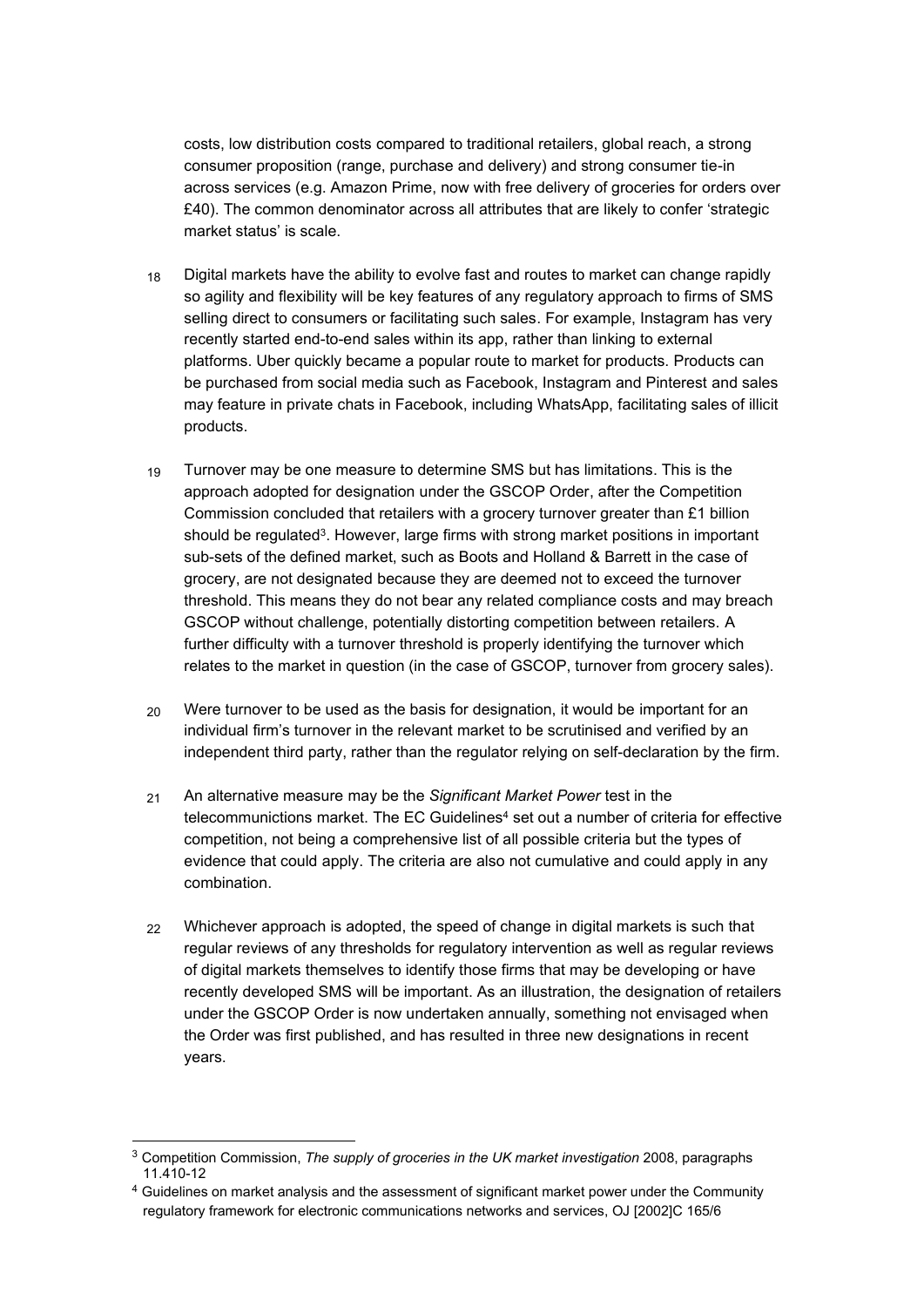- 23 In determining to whom any code should apply and how, for example whether to the whole firm or parts, it is essential to consider:
	- situations where a supplier may have dealings with many parts of the same firm, with the firm having the scope to leverage its power by using an unregulated part to secure unfair terms or other concessions to the benefit of a regulated part or the firm overall;
	- the complexity of corporate structures and agreements and how they may shift rapidly in complex and unexpected ways. For example, in grocery, Asda purchases fresh produce through a subsidiary International Procurement and Logistics (IPL) and in 2018 Tesco's moved into the wholesale market with its purchase of Booker. GSCOP proved sufficiently flexible to accommodate both, although the latter could only be achieved by voluntary agreement with Tesco rather than a requirement under the Code. The effectiveness of any code should not be reliant on the goodwill of any party;
	- situations where a firm with SMS collaborates with a third party, such that the market power of the SMS firm may be leveraged via that third party;
	- the application of a code to any buying alliances which include firms with SMS.
- 24 Far from being neutral digital sources of information and non-partisan fosterers of communities of interest, firms with SMS are likely to be complex entities with significant market power and access to extensive data which combined can result in significant effects on upstream and downstream markets. Strong incentives are required for such firms to act fairly and lawfully, in ways that promote competition and safeguard consumers. Liability under relevant regulations would be an important component of such incentives.

# 25 WHAT PRACTICES CAUSE CONCERN?

'Fair trading' is the critical area for our members on which any *ex ante* approach should focus. We support the Furman Report's principles that business users are:

- provided with access to designated platforms on a fair, consistent and transparent basis;
- provided with prominence, rankings and reviews on designated platforms on a fair, consistent, and transparent basis; and
- not unfairly restricted from, or penalised for, utilising alternative platforms or routes to market.
- $26$  In the context of fair trading, the areas of harm for members fall under the following themes:
	- fair and lawful dealing;
	- contractual compliance;
	- commercial confidentiality, notably where conflicts of commercial interest arise;
	- influence (direct and indirect) over the reputation of business users and their products; and
	- consumers' ability to make fully informed, accurate purchasing decisions.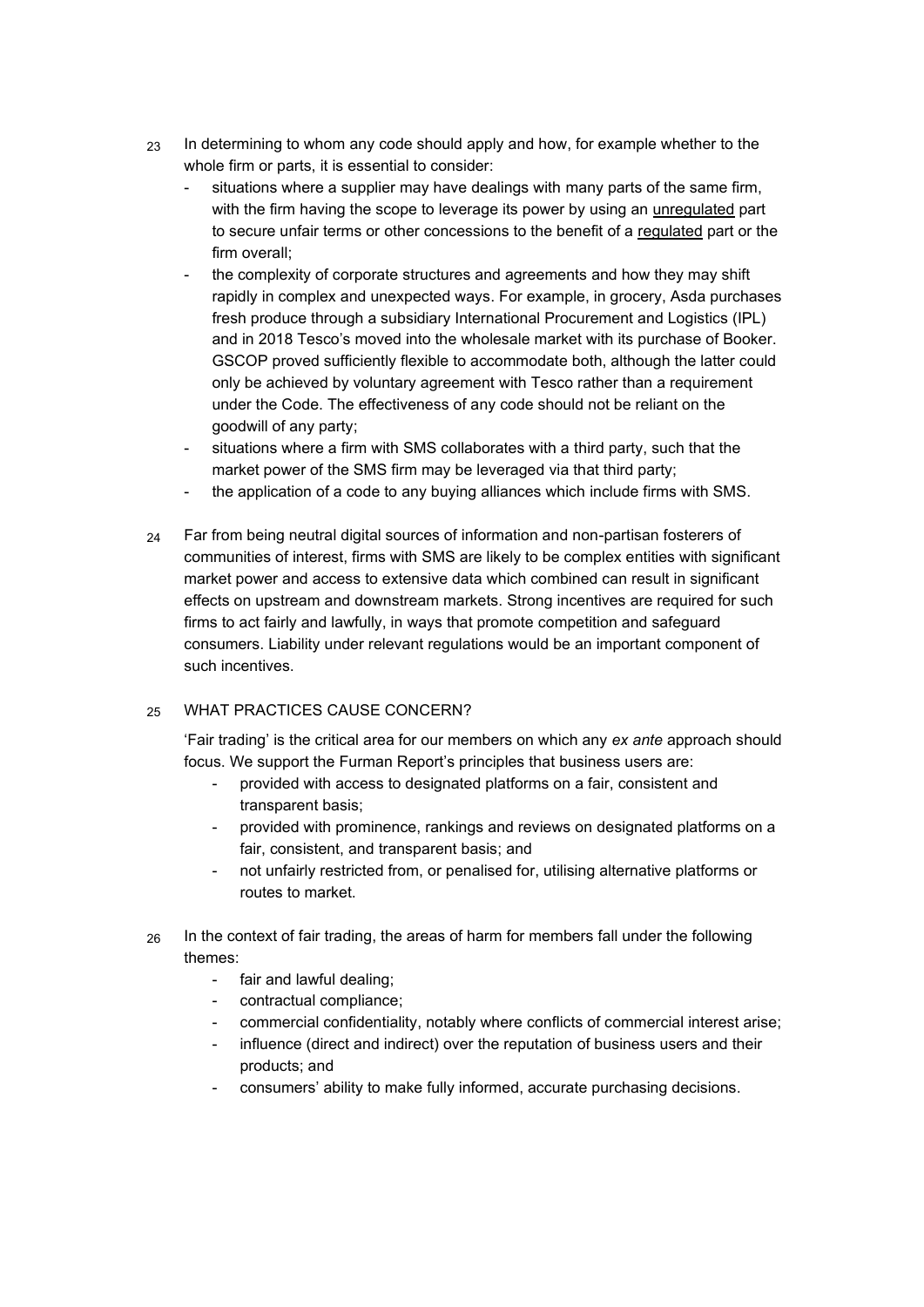- 27 The 2008 groceries market investigation found that the transfer of excessive risks and unexpected costs from retailers represented an  $\mathsf{AEC^5}.$  The resulting remedy, GSCOP, has 'fair and lawful dealing' at its core<sup>6</sup> . We fully endorse this approach and recommend an even more flexible and holistic approach to regulation in the digital markets sector given their rapid pace of change and evolution. This includes our strong support for provisions that empower consumers to make accurate, informed choices, with the clear presentation of options and without misleading information.
- 28  $[X]$
- 29 *The imposition of unfair terms* This includes:  $[ X ].$
- 30 *The imposition of unfair procedures* This includes:  $[$   $\times$   $]$ .
- 31 *Withholding of information to lock in trading partners* An example is [ $\times$ ].
- 32 *Withholding of information to hamper trading partners*  $\lceil X \rceil$ .
- 33 *Misuse of algorithms*  $\lceil \times \rceil$ .
- 34 *Control of trading partner reputation* The long-term reputation of branded products is key to their competitiveness and an important consideration for consumers, building trust and enabling fast purchasing decisions with high levels of confidence. Activities that unjustly undermine reputation and consumer trust are therefore of particular concern.
- 35 The sale of counterfeit products online is just such a practice, has reached significant scale and is not well policed by firms. Provisions that inhibit such sales would act strongly in the interest of consumers and ensure that branded products do not compete online with unlawful products. The guiding principle should be that what is illegal offline should be illegal online and specific obligations would include:
	- an obligation to prevent proactively the sale of illegal goods;
	- an obligation for online platforms to verify the identity of sellers;
	- an obligation to share information on confirmed illicit sellers for enforcement purposes;
	- a clear set of transparency and reporting obligations;
	- an approach to notice and takedown systems that is harmonised across operators; and
	- an obligation to inform consumers that purchased fakes when such goods removed by the platform.

<sup>5</sup> Competition Commission, *The supply of groceries in the UK market investigation* 2008, paragraphs 9.82-4

<sup>6</sup> The Groceries (Supply Chain Practices) Market Investigation Order 2009, Schedule 1, Part 2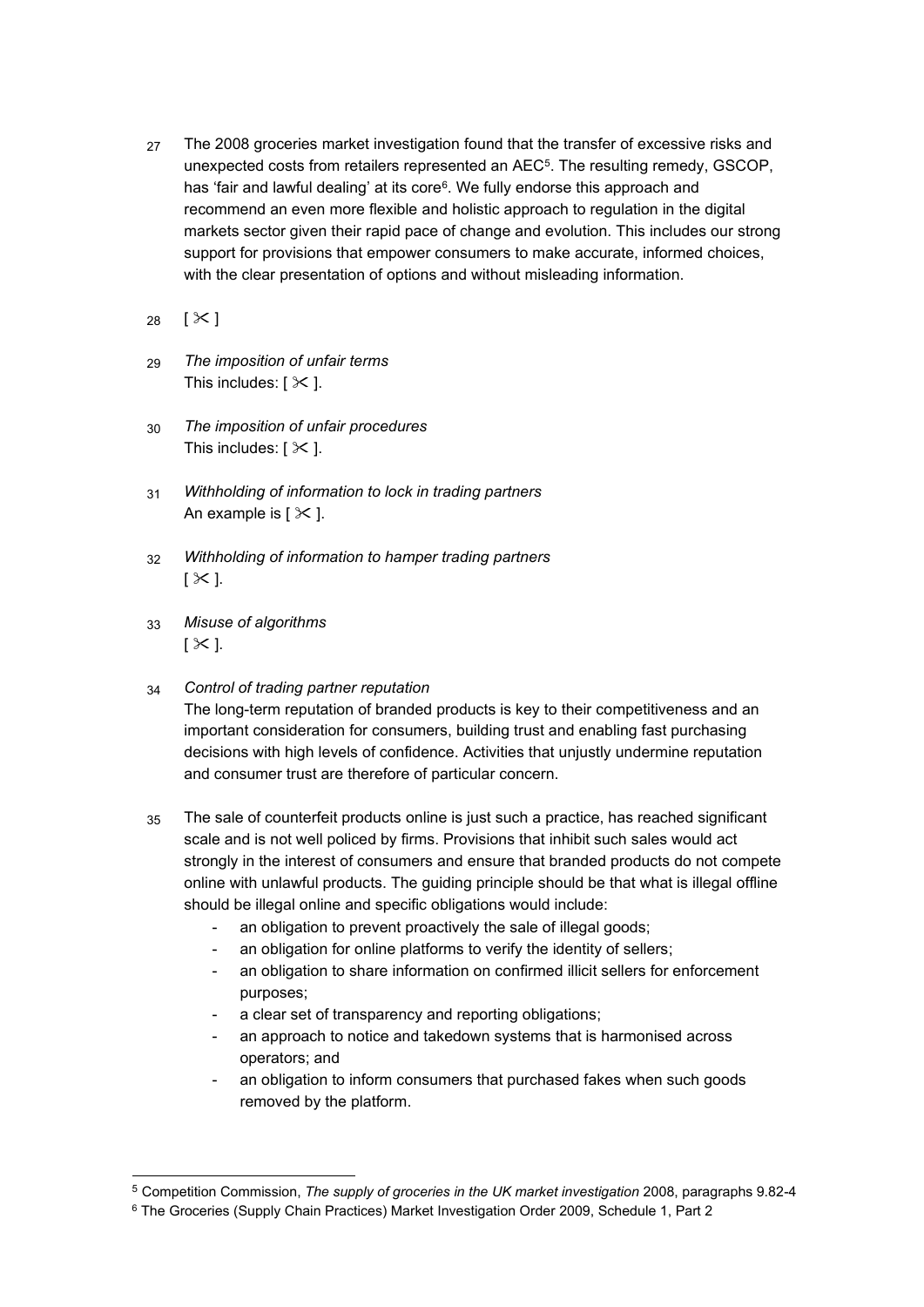- 36 Advertising plays a significant role in fuelling the trade in counterfeits, where links lead to sites selling fakes and other illicit products, and search results may yield websites selling such goods. Such sites can be of high quality, falsely reassuring consumers that they are purchasing genuine products.
- 37 Platforms have been taking the sale of counterfeits increasingly seriously, though more is required to contain and prevent the practice. Reputational harm however takes many forms online and present significant challenges for brand owners, particularly where resolution requires the co-operation of the platform which is often not forthcoming. For example:
	- fake product reviews. These mislead consumers and are not effectively policed;
	- price gouging by third party sellers, seen during the Covid pandemic, undermining brand trust and goodwill;
	- product descriptions used by third party sellers of branded products that are misleading and/or inaccurate;
	- the sale of branded products that are not specified for the UK market, are imported without the brand owner's consent and/or may not comply with UK regulations (such as labelling), undermining the consumer experience;
	- copycat products and misleading marketing where brand rights are infringed and/or brand assets exploited, suggesting misleadingly a connection to the brand that does not exist.
- 38 Competition between branded products and private label products raises concerns when confidential commercial information provided by the brand owner as a supplier or customer is misused in the development of competing private label products and, once those products are on the market, benefit from self-preferencing to distort consumer decision-making.
- 39 Confidentiality is the primary concern in how such information is used and we note that the European voluntary Supply Chain Initiative's [Principles of Good Practice](https://www.supplychaininitiative.eu/sites/default/files/b2b_principles_of_good_practice_in_the_food_supply_chain.pdf) included the following provision:

Confidentiality of information must be respected unless the information is already public or has been independently obtained by the receiving party lawfully and in good faith. Confidential information shall be used by the recipient party only for the purpose for which it was communicated.

- 40 Ethical boundaries would further reinforce confidentiality, with teams working on the marketing and sales of branded products being distinct from teams specifying, producing and marketing private label products, with no confidential information passing between the two.
- 41 More broadly, practices that cause concern may be unlawful and fall under the scope of various regulatory regimes including competition law, Consumer Protection Regulations and intellectual property law. We urge against a regulatory silo approach to digital markets, with the overlaps recognised between regulatory regimes and the Digital Markets Unit able to take a holistic approach, both in terms of identifying the market practices to address and then how best to remedy them. Weak enforcement can result in unlawful practices flourishing unchallenged so a holistic enforcement regime for digital markets would contribute to more vigorous competition, higher levels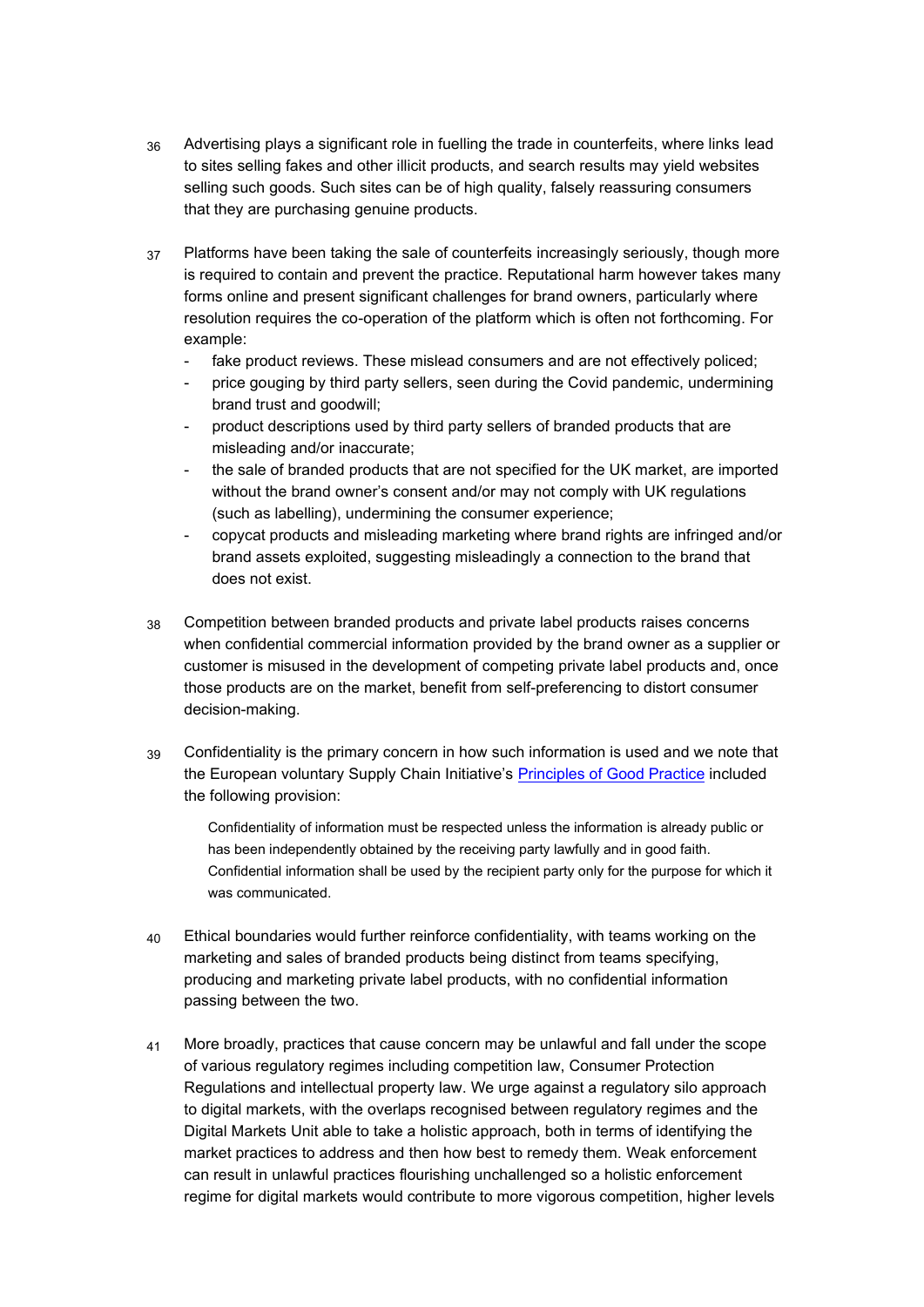of consumer protection and an IP framework that works effectively in encouraging innovation, choice and reputation-building (see paragraph 49 below).

# 42 ENFORCEMENT

Our experience of GSCOP demonstrates that a code of practice can be a highly effective *ex ante* mechanism for ensuring markets work well, changing commercial behaviour for the better and encouraging a culture of compliance in a large, diverse retail market where significant buyer power is present.

- 43 The main success of GSCOP has been to incentivise designated retailers to resolve potential and actual breaches at point of negotiation, not on the basis of complaints. This constructive and mutual approach to resolving issues is in sharp contrast to the pre-GSCOP 'take-it-or-leave-it', 'not my responsibility' or 'deathly silence' negotiating styles of some. The strong incentive to resolve issues as they arise accounts for the relatively low level of enforcement required of the Groceries Code Adjudicator (GCA) who has undertaken only two investigations and six arbitrations in seven years, despite the market comprising some 8,000 suppliers to 13 designated retailers.
- 44 This approach to market regulation has not come at significant cost and has not inhibited retailers' ability to negotiate lower prices from suppliers on the basis of the fair application of their buyer power. Indeed, the GCA in her most recent annual review (pages 12 -13), points to evidence that, during her tenure,
	- competition in the sector has increased;
	- the regulated retailers have become exemplars for paying on time;
	- communication between retailers and suppliers has become stronger and more effective, yielding value during the Covid crisis; and
	- consumers have benefitted from an increase in innovative products.
- 45 The key elements of GSCOP and the monitoring and enforcement undertaken by the GCA that make the remedy so positively transformational and effective are the combination of:
	- a principles-based code based on fair and lawful dealing;
	- a credible, independent adjudicator with a duty to encourage and monitor compliance and enforce the code;
	- the power for the enforcer to gather information / evidence from any source;
	- the power for the enforcer to levy significant fines (1% of total UK sales turnover);
	- a collaborative approach between the enforcer and regulated retailers;
	- a strong incentive for retailers to resolve issues at point of negotiation;
	- the burden on the regulated retailers to demonstrate compliance;
	- information from suppliers covered by strict confidentiality to overcome fear of reprisals;
	- the ability for the enforcer to publish guidance and case studies,
	- high levels of transparency, for example via the Adjudicator's annual supplier survey and the scope to generate publicity for her activities;
	- a duty on regulated retailers to train staff regularly and report formally annually;
	- accountability for compliance to lie within a non-trading function of the regulated retailer; and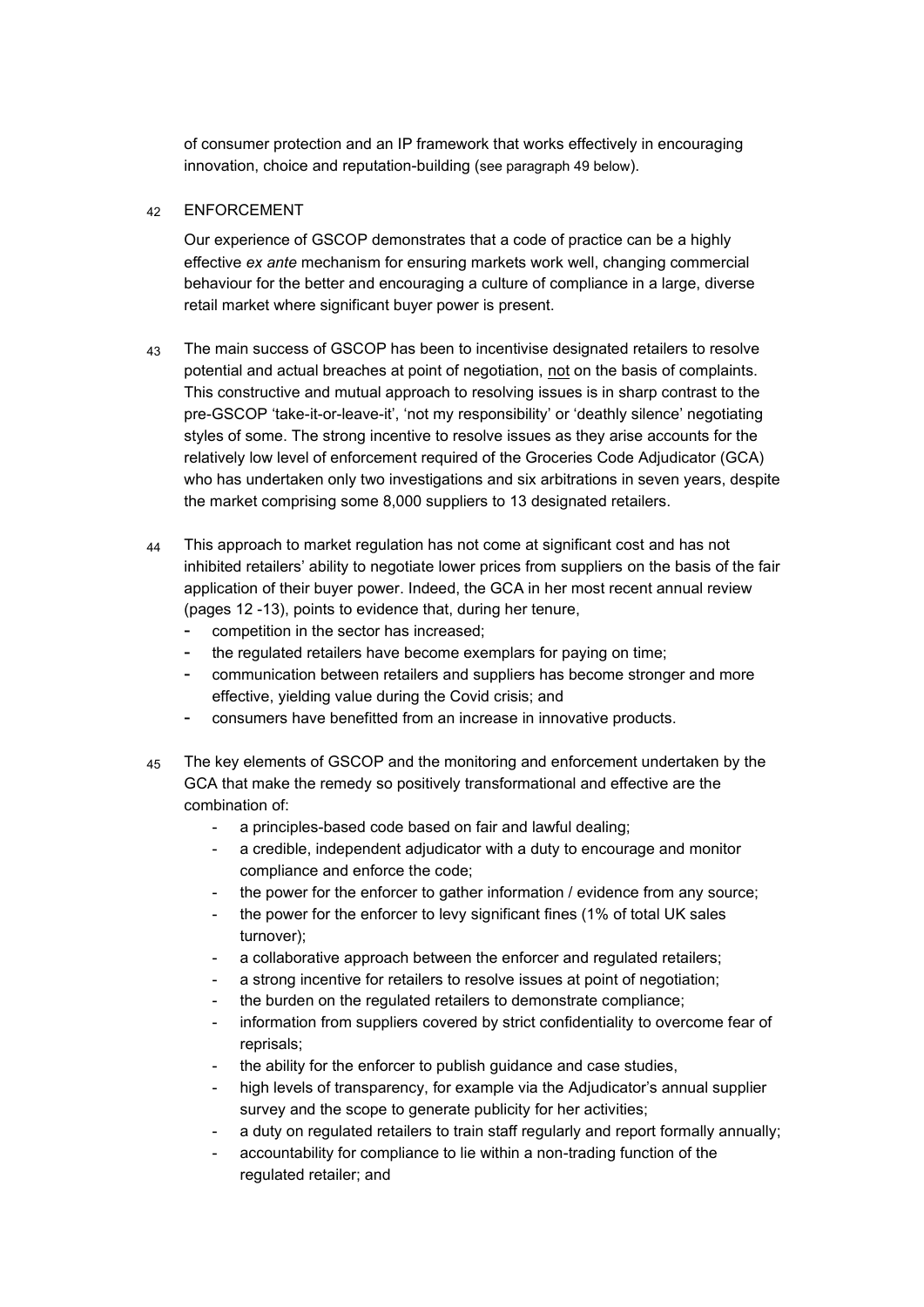- regular reviews of the enforcer (every 3 years) and an annual review of the designation of retailers, with the scope for both to lead to change as the market evolves.
- 46 Speed and flexibility are key characteristics required of any remedy and which are delivered by GSCOP. The burden of compliance being placed on the regulated retailer and the role of the Adjudicator in interpreting the Code means that relatively broad wording has yielded flexibility without on the one hand inhibiting effectiveness and compliance and on the other giving rise to unexpected or unintended consequences.
- 47 Over and above the positive effects on choice, competition, innovation and efficiency highlighted above, the combination of the code and the adjudicator has led to marked improvements in nine key areas regulated by the code as set out in the graphs on the next page<sup>7</sup> , measured by the number of suppliers raising concerns.



- 48 GSCOP and the GCA is also a model for the designation of firms, the imposition of a code, the appointment of and funding for a monitor / enforcer, the frequency of reviews and rights of appeal. It was developed in full recognition of the fact that suppliers are likely to be reticent in coming forward themselves through fear of harming the allimportant commercial relationship with a key distributor of their products, a factor that also needs to be taken into account in digital markets.
- 49 It may not be necessary to include provisions in a code of conduct that are already adequately expressed in law, such as the Consumer Protection Regulations and intellectual property legislation. An important consideration however is the role of the enforcer of any code of practice in relation to these laws such that they work effectively and holistically in digital markets. For example, the enforcer may be designated under the Enterprise Act to ensure consumers are not misled and have a role in resolving infringements of intellectual property rights where detailed evidence and crossexamination is not required.

31st July 2020

<sup>&</sup>lt;sup>7</sup> Groceries Code Adjudicator, Annual Report and Accounts 1<sup>st</sup> April 2019 – 31<sup>st</sup> March 2020, page 9